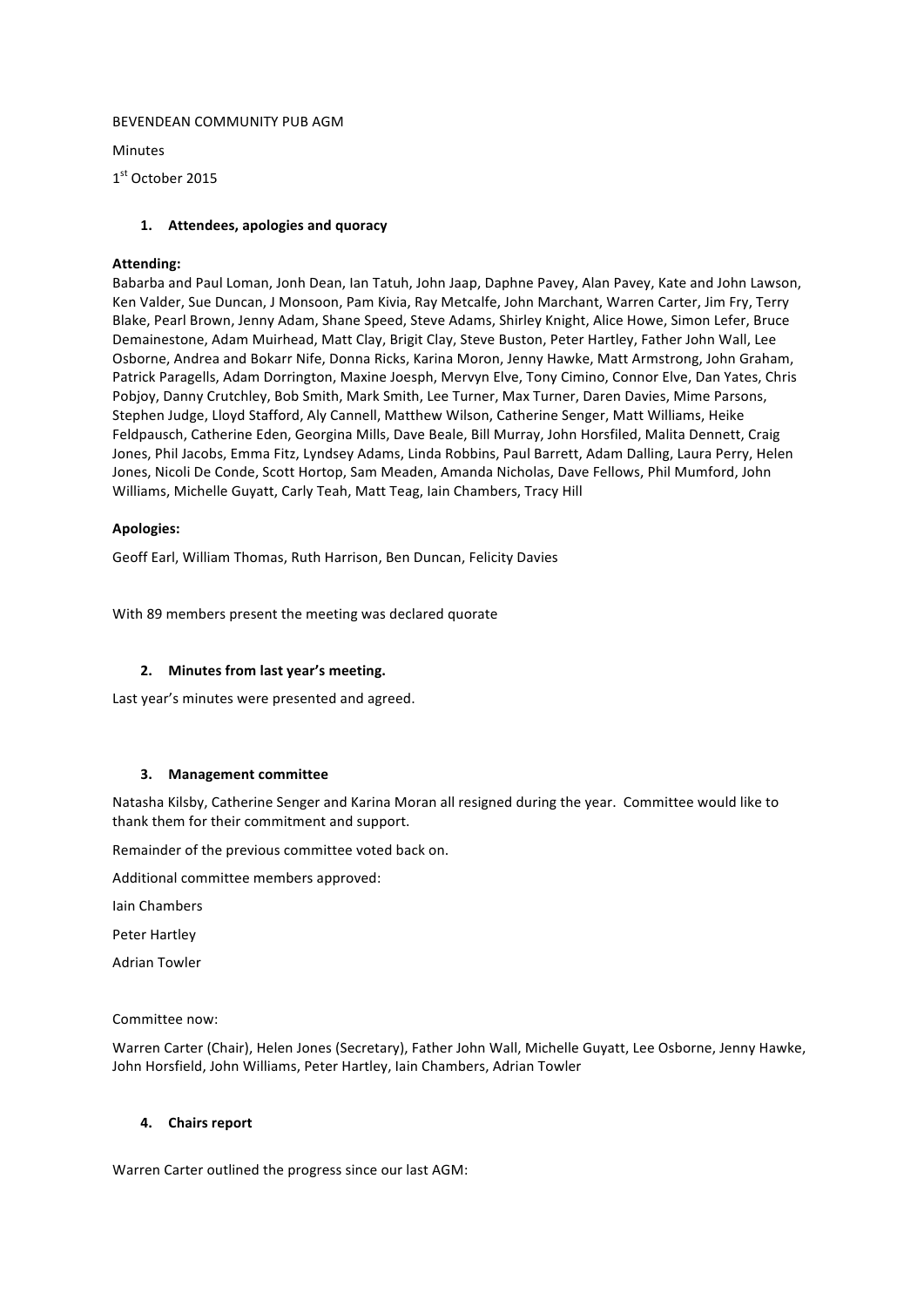"Thank you for coming tonight to the first Bevy AGM where we are actually open. After nearly 5 years of boring everyone who would listen about how it would be great to re-open the Bevy as a co-op pub, I often just sit at the end of the bar having a beer or 2 thinking bloody hell we actually did it. A bunch of pig headed bloody minded residents who refused to give up finally flung open the doors just before Christmas. Harvey's horses turned up and duly shat over our freshly tarmacked front drive (which we used for the roses), the press loved the story and we featured on ITV's flagship affairs programme while Father John very quickly made the Bevy the most blessed pub in Britain.

We have already shown that we are more than just a pub with 40 groups using the Bevy – everything from felt making to history groups, WI knit and natter, monthly repair café to our weekly senior tea club, community choir, running club, spiral disability group on a Wednesday our bikers bash BBQ, men and women darts teams, the list goes on. We've also held our first wedding where at one point there were 11 vicars in the house all helping themselves to a Bishops Finger. We have loads more plans for the future including health checks, a garden fayre where we invite you to get pickled in the pub and today is of course our first mini beer festival. We are always open to new ideas for events, especially if you can help organise tem, so don't be shy.

It's not all been plain sailing, like any new businesses we have suffered from cash flow problems, building problems, staff problems and talk about bloody management committee problems. Although can I also thank our staff for being such great ambassadors for the Bevy. When we do get it wrong we get it in the ear, but we have a suggestions box for those of you that can write, and actually most of the people complaining do so because they want the Bevy to work as well. It's their pub.

We know that once we can get people through the door they can see our vision for a community centre pub. A village hall where you can get a beer. When we are busy and see people helping clear glasses and plates we know people feel like they are part of it. We recently had people from PWC chatting to punters and it was heartening to hear how much value having somewhere to meet on the doorsteps had - one of them saying it was a godsend, where they can meet people and feel like they are back in the human race.

Now open or 9 months, I've met as many people on the estate as I have un the last nine years – some I wish I hadn't but at least my missus knows where I am now. You can also never quite know whose goanna be in the pub with so many different activities happening.

Getting the Bevy up and running has been like turning around a tanker, but we reckon we have a blueprint of how we can stop the tide of 29 pubs closing a week by making them more than just pubs. We have spoken to people from Rosehill, Cuthbert bad Lectern Pubs about re-opening their locals bad I have met with other community pub campaigners that are springing up all around the country.

But when you boil it all down, it's about knowing your neighbours and creating jobs, wealth and opportunities that will make Moulscoomb and Bevenedean better places for us all to live and work. Over a beer of course. Cheers"

## **5.** Secretary's report

Helen Jones also set out details about the vision and ethos of the Bevy:

#### The Vision and Ethos & Why did I get involved?

I got involved because I like the idea of a local community space where everyone's welcome. As a group, we agreed that we wanted was for the Bevy to 'be more than a pub' and to offer something for everyone from kids to grandparents and to feel that this is THEIR place, somewhere they feel comfortable, safe and welcome and have a sense of ownership.

### Quote on the Phone Co-op website sums up where we were /are coming from

"Our project is about power in the hands of people. We are trying to say that things don't have to have a massive profit margin; they don't have to be run by big directors; they can be run by people like you and me. And we can achieve what we want by coming together and having a say in things not being told what to do but deciding co-operatively what we want to do"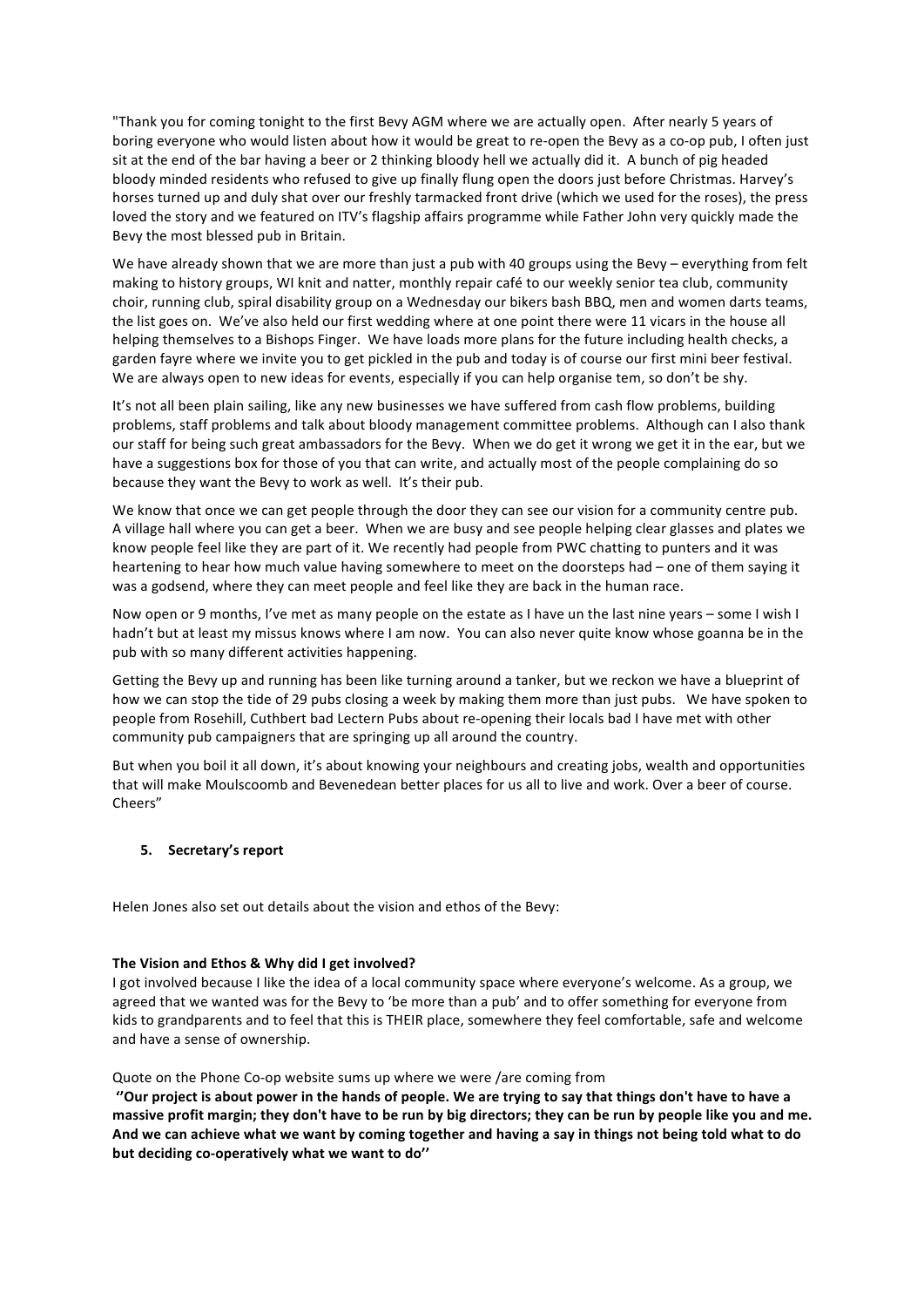So, as well as a place to drink and eat our vision was of a place to meet, hang out, hold meetings, run groups and activities, and to embrace what local people want to see whether that's a pigeon fanciers group or lunch club, a running group or a repair café and a place to meet your neighbours and feel part of the neighbourhood and in this respect as I've said to lots of people lots of time - the Bevy is really a back to front Community Centre! 

It provides space and resources for a wide variety of groups and individuals as well as having the very serious job of running a community business in the shape of the pub and café

And this is why I got involved at the second ever meeting in St Andrews Hall in October 2011 when I ended up sticking up my arm and agreeing to be secretary when no one else wanted to. At the time we were a campaigning group and I was involved in all sorts of things from taking minutes, constituting as a group, talking to the council, going to meetings, working on the prospectus and Share Issue, being interviewed and filmed for the Council funded film by Homegrown Films, talking to Jo public when you came to open days, helping run Pop Up Bevy's at fund raising events and even a local wedding!

It is important to stress, that I along with the rest of the committee have NEVER earned a penny let alone a pound from the hours, weeks, months and years we have all spent in various ways working to breathe life into what is now your local community pub and cafe! And we have done it alongside our full-time jobs, families, partners, children and homes

So it has been a journey and one that has required us to adapt along the way. Like I said B4 we started out as a campaigning group four years ago. Now though we're actually up and running and in rather a different position – responsible collectively for a community business, ' the first Community Pub on an estate in the country' in fact!

So what I want to say is that things have changed – we're open – we're no longer campaigning – and THAT IS a great achievement, the fact that we're all here now with beer flowing and full up on chilli! It is a great achievement and there are still plenty of challenges and hey no one ever said it would be easy.. So to finish I wanted to say two things – one is that in changing from a campaign group to a grown up community business requires different things from a committee. Running a business is much more serious and the skills people need are different. That's not to say many of us won't be staying on board and working on specific sub-groups such as marketing or finance. BUT we do now need to look for people with specific and relevant business skills and some of us will be stepping down to make room for others with the skills and experience to steer the project through the next part of the journey..as I said we will still be around. So the second thing I wanted to say is it seems to me that this journey is like a relay race with different people involved at different times to do different things. Now we're at the point when some of us will be passing on the baton to others who can offer the relevant skills, experience and time

Because it does get tiring, you do start to flag, it's not always possible to keep up the same level of commitment to a voluntary project because things in life change... which is where the relay race comes in  $$ why it's so different running a community business. We've come a long way and still have a long way to go and it is time to hand over the baton to people with to people who not only have the skills but who are fresh, enthused and energised. So I want to say DON'T BE SHY, come on board - stand as a committee member if you have specific and relevant skills, join a sub group OR just join in when you can – there are lots of one off jobs – a few hours delivering leaflets or putting the marquee up or down...

Lastly to continue this analogy of the Relay race I want to say that just as important as the runners is the audience – they race wouldn't exist without them and without their support. PLEASE continue to support us – be our critical friends – we know things are not perfect and the staff and committee members alike are working to make things work, iron out the mistakes and deal with the many obstacles along the way to create a pub café and community space we all want to use

We need you, our customers and share-holders to be our Critical Friends and tell us what is working and what isn't in a non-blame way – a way that fosters positive communication and works towards solutions not just moaning about what doesn't work and what went wrong. Help us find ways of fixing things – get involved because this is ALL OF OURS.